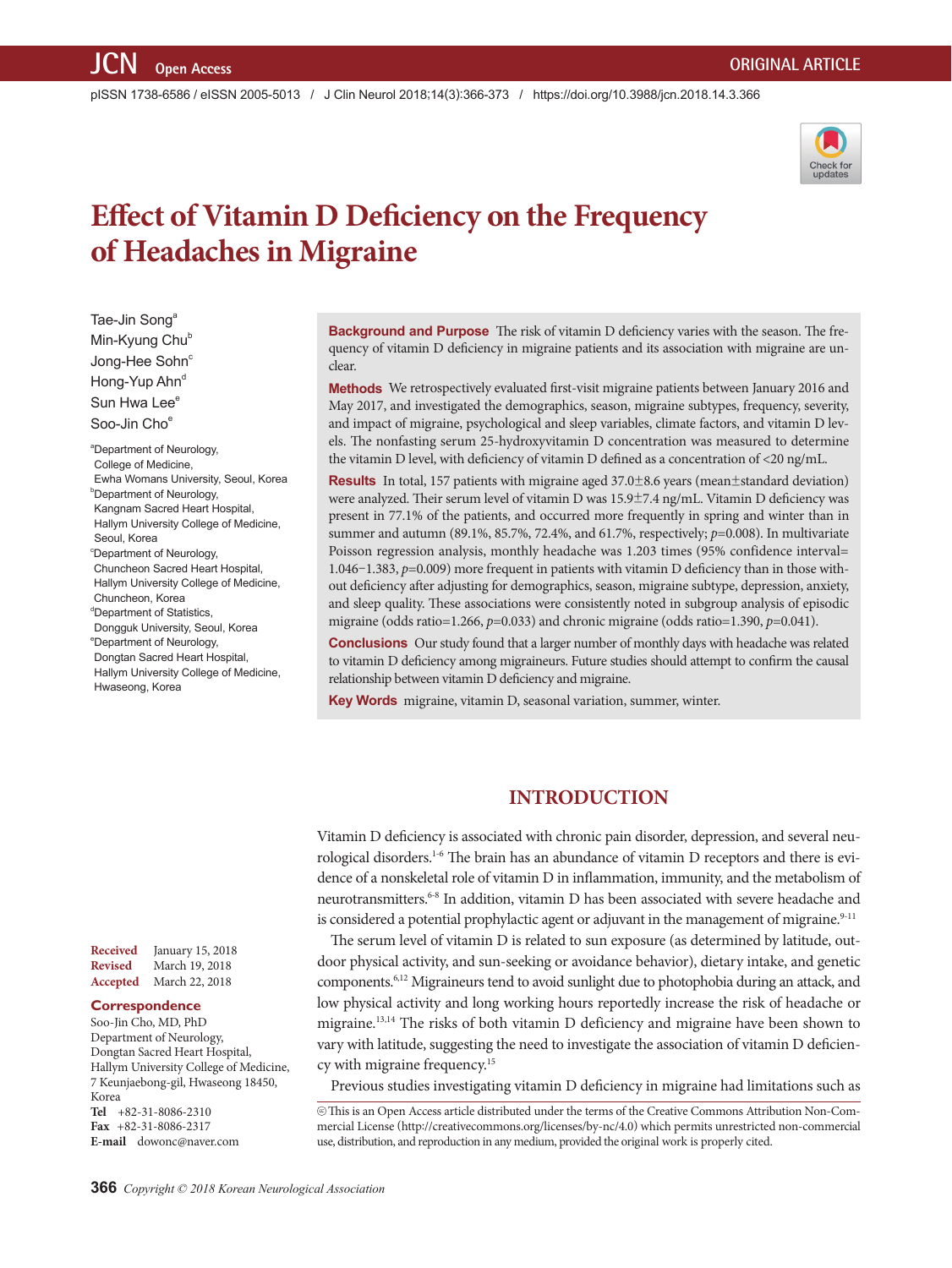lack of adjustment for seasonal variation, climate, or other variables, and the absence of appropriate headache parameters.16-18 A cross-sectional study suggested that the vitamin D level is lower in migraine patients than in nonheadache controls among nonsmokers, but it did not evaluate the association of vitamin D levels with the severity of headache.<sup>19</sup> Therefore, the association of vitamin D and migraine needs to be investigated using comprehensive headache parameters, seasonal consideration, and psychological comorbidities. The present study investigated the frequency of vitamin D deficiency in migraine patients and the relationship between vitamin D deficiency and headache parameters.

# **METHODS**

#### **Subjects**

This study was conducted in the Department of Neurology at the University Hospital of Hwaseong, Korea, in an urban setting at latitude 37° N. The study performed a retrospective review of prospective headache registry records of patients who presented for the first time with complaints of headache between January 2016 and May 2017. The inclusion criteria were as follows: 1) migraine with aura, migraine without aura, chronic migraine, and probable migraine diagnosed according to the third edition of the International Classification of Headache Disorders (ICHD-3),<sup>20</sup> 2) aged 19–65 years, 3) detailed information available about the headache and psychological status obtained a self-administered questionnaire, and 4) measurement of the vitamin D level. The exclusion criteria were 1) the presence of secondary headaches due to causes other than medication overuse, 2) incomplete questionnaire data, 3) use of preventive medication for migraine, or 4) duration of more than 1 month between the vitamin D measurement and assessment of the migraine status.

The study protocol was reviewed and approved by the Dongtan Sacred Heart Hospital Institutional Review Board/ Ethic Committee (IRB No. 2016-10-439) and conducted in accordance with the Declaration of Helsinki and Good Clinical Practice guidelines. All participants were kept fully informed during the clinical procedures. The Institutional Review Board waived the need to obtain informed consent due to this being a post-hoc analysis of collected clinical data and the guarantee of anonymity of personal data.

#### **Demographics data and questionnaire**

Migraine was diagnosed by an investigator based on clinical history, a neurological examination, and laboratory or imaging data, as appropriate. Migraine with aura, migraine without aura, and probable migraine were classified into episodic migraine. Demographics data including age and sex, monthly frequency of attacks, headache duration in hours, monthly days of taking abortive medication use, and the severity of pain [assessed using a Visual Analog Scale (VAS) ranging from 0 to 10] were collected and assessed. The applied questionnaires included Headache Impact Test-6 (HIT-6) to measure headache-related impact, Patient Health Questionnare-9 (PHQ-9) to assess depression, Generalized Anxiety Disorder-7 (GAD-7) to assess anxiety, and the Pittsburgh Sleep Quality Index (PSQI) to measure the quality of sleep.<sup>21-24</sup>

#### **Climate factors**

Detailed climate data for the catchment area of our study population were acquired from the Korea Meteorological Administration (www.kma.go.kr). In brief, monthly temperatures were defined as the air temperatures at 1.5 m above ground level in Korea. The monthly relative humidity refers to the ratio of the amount of water vapor in the air to the amount of water vapor at saturation at that temperature during the corresponding month. Precipitation was defined by the depth of water in the measuring equipment installed at the Korea Meteorological Administration. Total sunshine hours refer to sunlight shining on the ground without being obscured by clouds or fog.

#### **Measurement and analysis of vitamin D**

The serum 25-hydroxyvitamin D [25(OH)D] concentration is used to assess the vitamin D status. Nonfasting levels of serum 25(OH)D were measured using a chemiluminescence immunoassay (ARCHITECT i4000SR, Abbott Diagnostics, Abbott Park, IL, USA). The intra- and interassay coefficients of variation were 1.7–2.8% and 2.7–4.1%, respectively. The assay was standardized against NIST Standard Reference Material 2972 (NIST, Gaithersburg, MD, USA) and certified by the Centers for Diseases Control and Prevention Vitamin D Standardization Program.<sup>25</sup> Vitamin D deficiency, insufficiency, and sufficiency were defined as <20, ≥20 and <30, and  $\geq$ 30 ng/mL 25(OH)D, respectively.<sup>6,26</sup> The month and year were recorded for when the vitamin D test was performed.

#### **Statistical analysis**

A descriptive analysis of vitamin D deficiency and insufficiency was carried out in absolute terms and according to season. The independent-samples *t* test was applied to continuous variables, and the chi-square test was used for categorical variables. The association of vitamin D deficiency with monthly headache frequency was analyzed using Poisson regression analysis after adjusting for demographics, migraine subtype, depression, anxiety, and sleep quality. A *p* value of <0.05 was considered statistically significant. All analyses were performed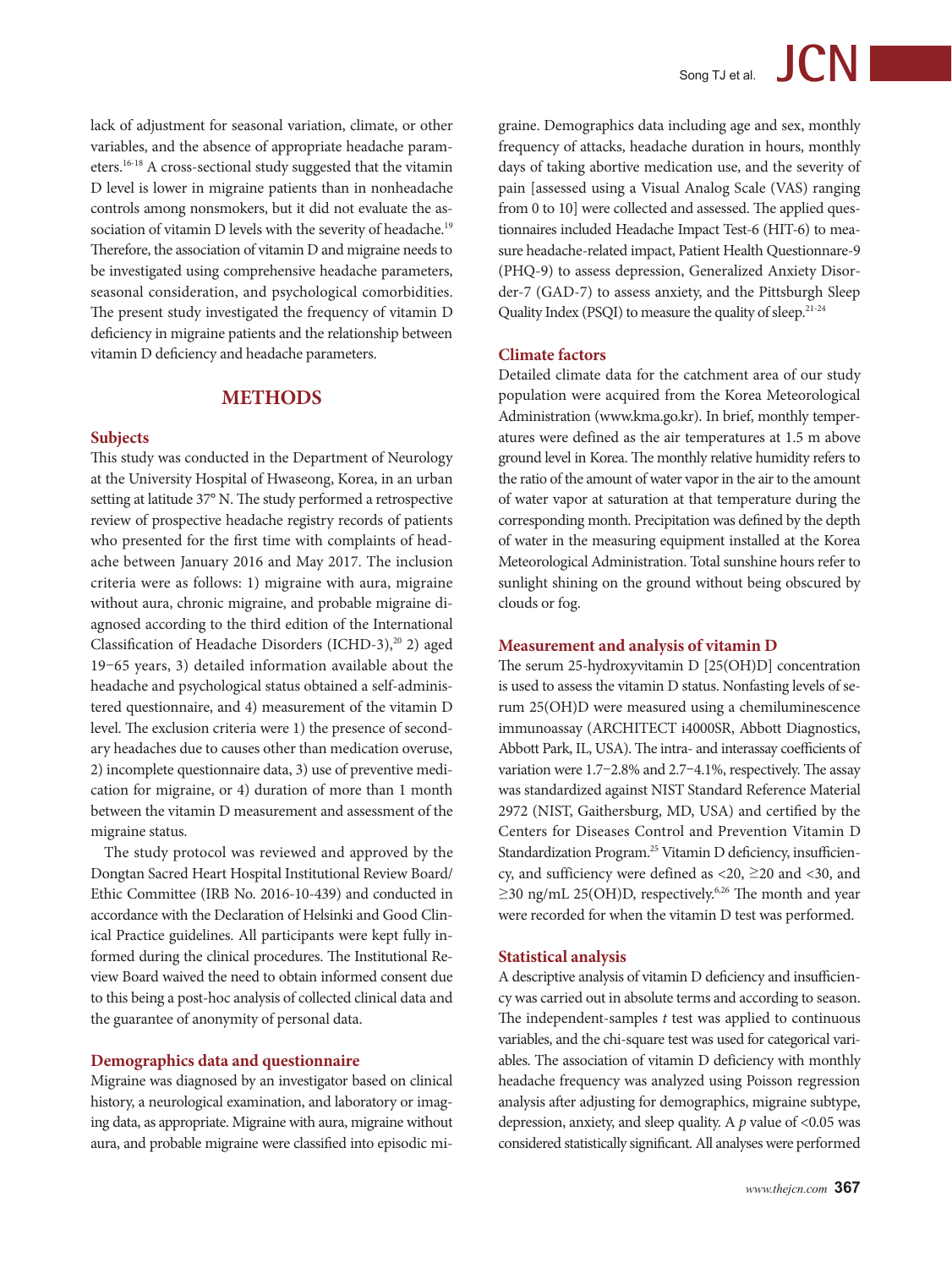using the Statistical Package for the Social Sciences (Windows version 22.0, IBM Corp., Armonk, NY, USA).

# **RESULTS**

#### **Patients and clinical demographics**

There were 494 adult patients with migraine who were registered in the headache records between January 2016 to May 2017, of which 154 had an incomplete response or absent questionnaire, 162 had no assessment of the vitamin D level, and 21 had an interval between the assessment and vitamin D testing of longer than 1 month, and so were excluded, resulting in 157 migraineurs being included in this study (Fig. 1). The sex distribution, number of days of migraine attacks per month, VAS score, and season distribution did not differ between the included and excluded patients, but the frequency of chronic migraine was higher and that of probable migraine was lower in the included patients (Supplementary Table 1 in the online-only Data Supplement).

The 157 included patients were aged 37.0±8.6 years (mean± standard deviation), and 75.2% (118/157) of them were female. They were classified into migraine without aura (*n*=114), migraine with aura (*n*=8), chronic migraine (*n*=31), and probable migraine (*n*=4) according to the ICHD-3 classification. The vitamin D level was 15.9±7.4 ng/mL. The frequency of vitamin D deficiency was observed in 121 migraineurs (77.0%), and was more common in spring and winter than in summer and autumn (89.1%, 85.7%, 72.4%, and 61.7%, respectively;  $p=0.008$ ). Based on a <30 ng/mL cutoff for serum



**Fig. 1.** Flowchart outlining patient inclusion.

vitamin D, 149 (94.9%) migraineurs were considered to have vitamin D insufficiency.

# **Comparison of demographics and clinical factors according to presence of vitamin D deficiency**

The demographics, headache characteristics, and accompanying problems (HIT-6 score, PHQ-9 score, GAD-7 score, and PSQI) did not differ significantly between migraineurs with and without vitamin D deficiency, with the exception of the seasonal distribution. The number of monthly days with headache tended to be higher in patients with vitamin D deficiency than in those without deficiency (*p*=0.073) (Table 1). The temperature, relative humidity, and total sunshine hours of the months in which the vitamin D concentration was measured were lower in those with vitamin D deficiency than in those without deficiency (Table 1). When dichotomizing seasons into summer/autumn and winter/ spring, the serum vitamin D level was negatively correlated with the HIT-6 score in summer/autumn ( $\rho = -0.239$ ,  $p = 0.037$ ) but not in winter/spring (ρ=0.094, *p*=0.405).

#### **Factors associated with monthly headache frequency**

In multivariate Poisson regression analysis, monthly headache was 1.203 times [95% confidence interval (CI)=1.046– 1.383, *p*=0.009] more frequent in patients with vitamin D deficiency than in those without deficiency after adjusting for age, sex, and variables with  $p<0.1$  in the univariate analysis [season (winter/spring vs. summer/autumn), migraine subtype (chronic vs. episodic), depression (PHQ-9 score), anxiety (GAD-7 score), and sleep quality (PSQI)]. Chronic migraine was more strongly associated than episodic migraine with the number of monthly days with headache [odds ratio (OR)=2.562, 95% CI=2.292–2.864, *p*<0.001] (Table 2).

## **Comparison of demographics and clinical data according to sex and chronicity**

Vitamin D deficiency was observed more frequently in females (79.7%) than in males (69.2%), although the difference was not statistically significant ( $p=0.179$ ). In subgroup analysis, males with vitamin D deficiency tended to have higher VAS and PSQI scores than those without deficiency (Table 3). In subgroup multivariate analysis after adjusting for age, season (winter/spring vs. summer/autumn), and migraine subtype (chronic vs. episodic), vitamin D deficiency was independently associated with more monthly days with headache in females (OR=1.220, 95% CI=1.026–1.451, *p*=0.024) but not in males (OR=1.123, 95% CI=0.866–1.456, *p*=0.383).

In chronic migraine patients, the number of monthly days with headache was higher in migraineurs with vitamin D deficiency than in those without deficiency (19.3±7.0 days vs.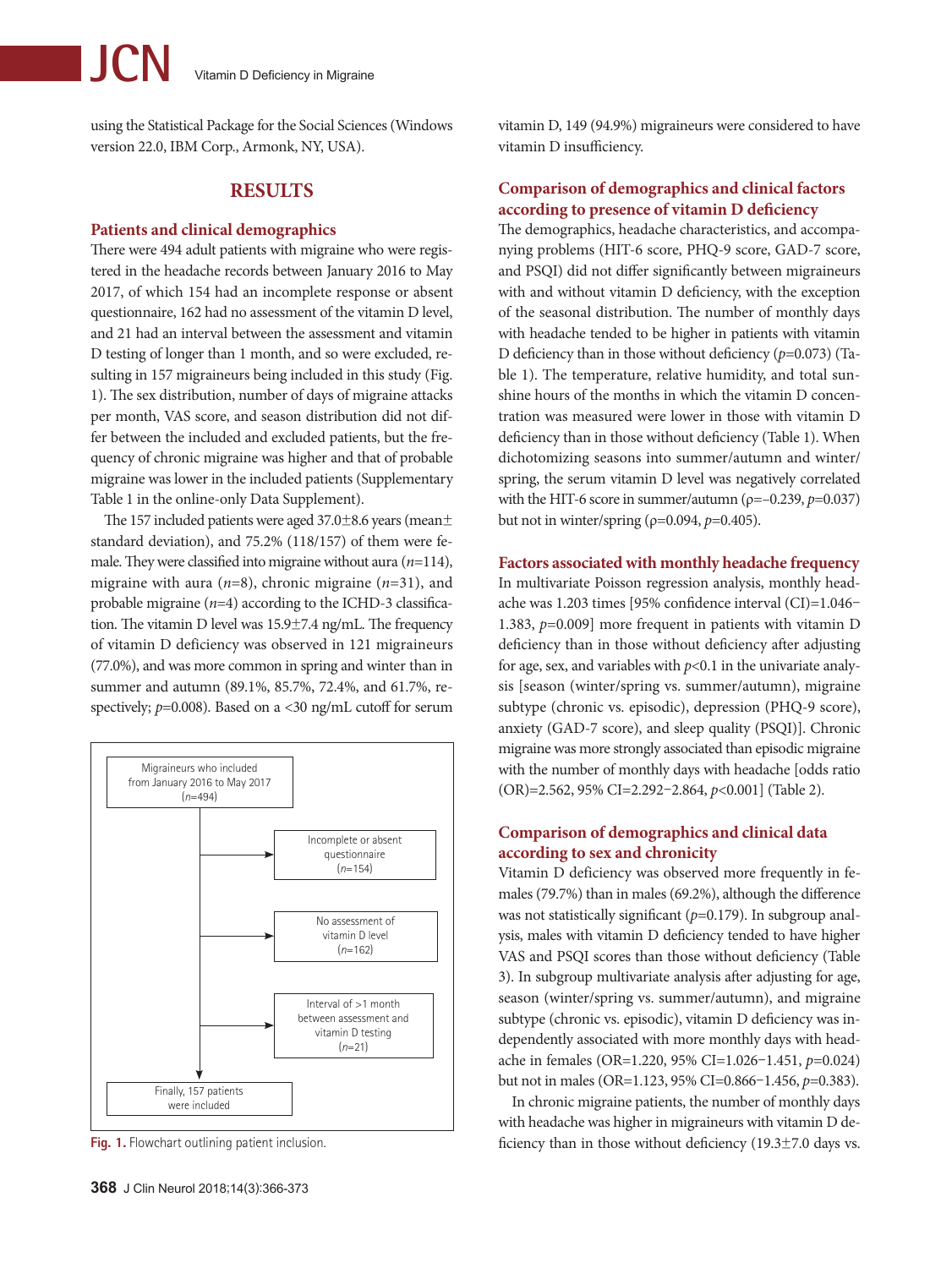|                            | <b>Total</b>   | Migraineurs with                   | <b>Migraineurs without</b>    |           |  |
|----------------------------|----------------|------------------------------------|-------------------------------|-----------|--|
| Characteristic             | $(n=157)$      | vitamin D deficiency $(n=121)^{*}$ | vitamin D deficiency $(n=36)$ | $\pmb{p}$ |  |
| Demographics               |                |                                    |                               |           |  |
| Age, years                 | 36.9±8.6       | $36.8 \pm 0.1$                     | 37.6±7.5                      | 0.593     |  |
| Females                    | 118 (75.2)     | 94(79.7)                           | 24(66.7)                      | 0.179     |  |
| Season                     |                |                                    |                               | 0.008     |  |
| Spring                     | 46 (29.3)      | 41 (33.9)                          | 5(13.9)                       |           |  |
| Summer                     | 29(18.5)       | 21(17.4)                           | 8(22.2)                       |           |  |
| Autumn                     | 47 (29.9)      | 29 (24.0)                          | 18 (50.0)                     |           |  |
| Winter                     | 35(22.3)       | 30(24.8)                           | 5(13.9)                       |           |  |
| ICHD-3 classification      |                |                                    |                               | 0.406     |  |
| Migraine without aura      | 114(72.6)      | 89 (73.6)                          | 25(69.4)                      |           |  |
| Migraine with aura         | 8(5.1)         | 5(4.1)                             | 3(8.3)                        |           |  |
| Chronic migraine           | 31(19.7)       | 25(20.7)                           | 6(16.7)                       |           |  |
| Probable migraine          | 4(2.5)         | 2(1.7)                             | 2(5.6)                        |           |  |
| Headache characteristics   |                |                                    |                               |           |  |
| Monthly days with headache | 9.0 ± 7.4      | $9.5 + 7.8$                        | $7.3 \pm 5.9$                 | 0.073     |  |
| Attack duration, hours     | 39.5±49.3      | $40.9 \pm 53.1$                    | 34.6±33.3                     | 0.753     |  |
| Medication, days/month     | $4.6 \pm 6.3$  | $5.0 \pm 6.9$                      | $3.5 \pm 3.3$                 | 0.712     |  |
| VAS score                  | $7.0 + 1.7$    | $7.1 \pm 1.8$                      | $6.8 + 1.7$                   | 0.242     |  |
| Accompanying problems      |                |                                    |                               |           |  |
| HIT-6 score                | $61.2 \pm 7.3$ | $61.5 \pm 7.6$                     | $60.6 \pm 6.8$                | 0.554     |  |
| PHQ-9 score                | $7.2 \pm 5.1$  | $7.4 \pm 5.2$                      | $6.7 \pm 4.7$                 | 0.552     |  |
| GAD-7 score                | $6.1 \pm 5.1$  | $6.4 + 5.3$                        | $5.1 \pm 4.6$                 | 0.270     |  |
| PSQI                       | $8.7 + 3.8$    | $9.0 + 3.8$                        | $8.1 \pm 4.3$                 | 0.224     |  |
| Climate factors, monthly   |                |                                    |                               |           |  |
| Temperature, °C            | 13.6±9.7       | 12.4±9.6                           | $17.6 \pm 9.2$                | 0.006     |  |
| Relative humidity, %       | 67.8±6.9       | 66.7±6.6                           | 71.6±6.3                      | 0.001     |  |
| Precipitation, mm          | 78.0±76.1      | 72.7±72.6                          | 95.7±85.7                     | 0.113     |  |
| Total sunshine hours       | 189.8±36.4     | 187.0±35.1                         | 199.3±39.6                    | 0.075     |  |

**Table 1.** Comparison of demographics and clinical factors based on the presence or absence of vitamin D deficiency

Data are mean±standard deviation or *n* (%) values.

\*Vitamin D deficiency: serum total 25-hydroxyvitamin D <20 ng/mL.

GAD-7: Generalized Anxiety Disorder-7, HIT-6: Headache Impact Test-6, ICHD-3: third edition of the International Classification of Headache Disorders, PHQ-9: Patient Health Questionnaire-9, PSQI: Pittsburgh Sleep Quality Index, VAS: Visual Analog Scale.

**Table 2.** Analysis of contributing factors related to the monthly frequency of headache in patients with migraine

| <b>Factor</b>                      | Exponential (B)<br>(95% CI) | $p^*$   |
|------------------------------------|-----------------------------|---------|
| Age                                | 1.001 (0.995-1.007)         | 0.774   |
| Sex, female                        | $0.960(0.851 - 1.084)$      | 0.511   |
| Season, winter/spring <sup>+</sup> | 1.078 (0.966-1.204)         | 0.181   |
| Chronic migraine <sup>+</sup>      | 2.562 (2.292-2.864)         | < 0.001 |
| PHQ-9 score                        | 1.005 (0.988-1.023)         | 0.561   |
| GAD-7 score                        | 1.001 (0.986-1.017)         | 0.886   |
| PSQI                               | 1.011 (0.993-1.029)         | 0.236   |
| Vitamin D < 20 ng/mL               | 1.203 (1.046-1.383)         | 0.009   |

The goodness of fit of our model in the Poisson regression analysis was confirmed by a *p* value of 0.001 in the Omnibus test.

\*Results of multivariate Poisson regression analysis of monthly headache frequency as the dependent variable, † Summer/autumn as reference, ‡ Episodic migraine as reference.

GAD-7: Generalized Anxiety Disorder-7, PHQ-9: Patient Health Questionnaire-9, PSQI: Pittsburgh Sleep Quality Index.

13.3±4.0 days, *p*=0.058). None of the other variables differed significantly with vitamin D deficiency in either episodic migraineurs or chronic migraineurs (Table 4). In subgroup multivariate analysis after adjusting for age, sex, and season (winter/spring vs. summer/autumn), vitamin D deficiency was independently associated with more monthly days with headache in both episodic migraine patients (OR=1.266, 95% CI= 1.019–1.573, *p*=0.033) and chronic migraine patients (OR= 1.390, 95% CI= 1.013–1.905, *p*=0.041).

# **DISCUSSION**

We found that proportion of migraineurs with vitamin D deficiency varied from 61.7% in autumn to 89.1% in spring. Vitamin D deficiency was independently associated with an increased frequency of monthly headache among migraineurs even after adjusting for season, depression, anxiety, and sleep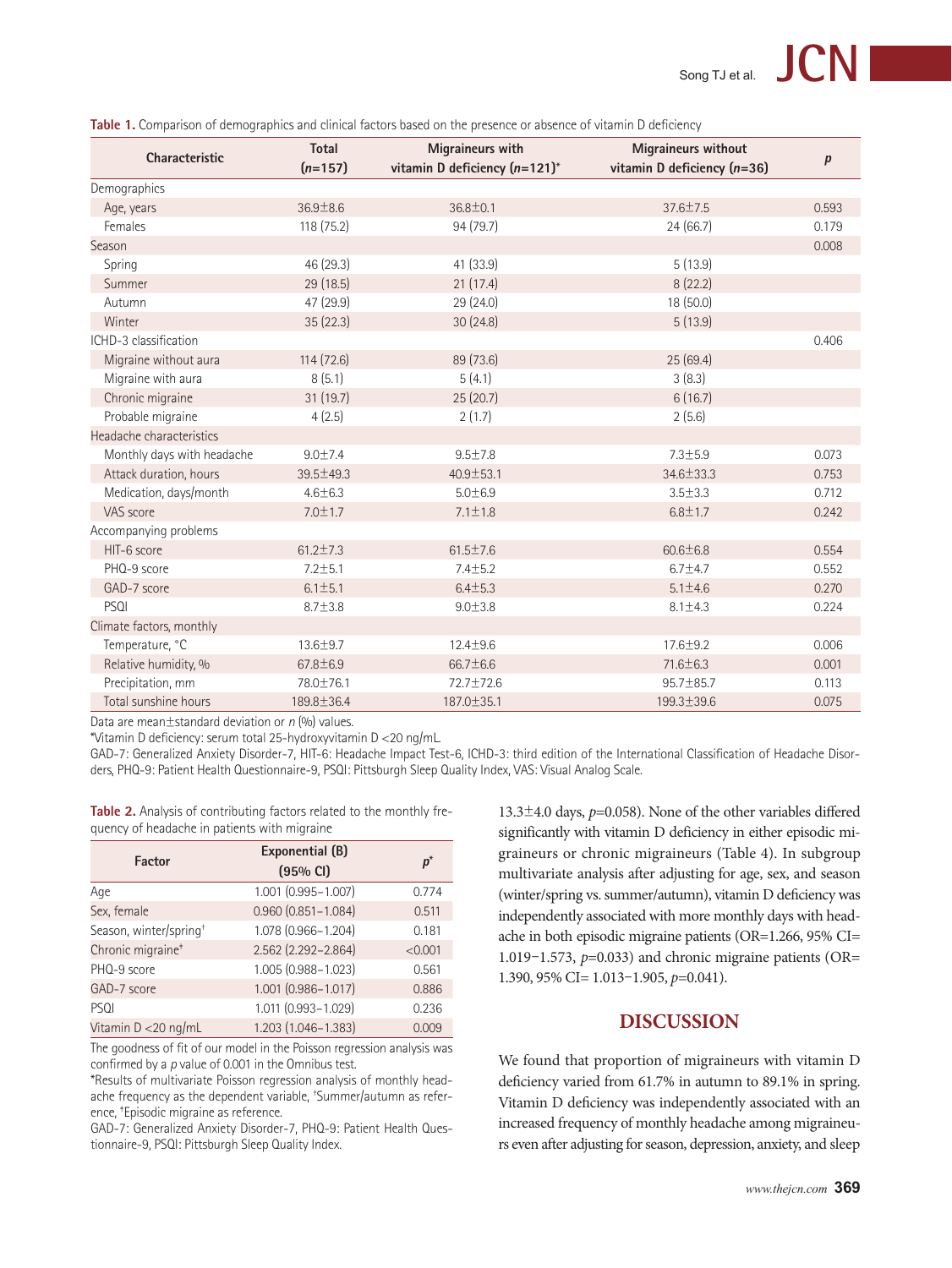|                            | Males $(n=39)$                                       |                                                         | Females $(n=118)$                                    |                                                                |  |  |
|----------------------------|------------------------------------------------------|---------------------------------------------------------|------------------------------------------------------|----------------------------------------------------------------|--|--|
| <b>Characteristic</b>      | Migraineurs with<br>vitamin D deficiency<br>$(n=27)$ | Migraineurs without<br>vitamin D deficiency<br>$(n=12)$ | Migraineurs with<br>vitamin D deficiency<br>$(n=94)$ | <b>Migraineurs without</b><br>vitamin D deficiency<br>$(n=24)$ |  |  |
| Demographics               |                                                      |                                                         |                                                      |                                                                |  |  |
| Age, years                 | $37.4 \pm 8.7$                                       | $35.0 \pm 7.7$                                          | $36.6 \pm 9.0$                                       | $38.9 \pm 7.1$                                                 |  |  |
| Season                     |                                                      |                                                         |                                                      |                                                                |  |  |
| Spring                     | 12(44.4)                                             | 4(33.3)                                                 | 29 (30.9)                                            | $1(25.4)^{*}$                                                  |  |  |
| Summer                     | 4(14.8)                                              | 3(25.0)                                                 | 17(18.1)                                             | $5(20.8)$ *                                                    |  |  |
| Autumn                     | 6(22.2)                                              | 5(41.7)                                                 | 23(24.5)                                             | $13(54.2)^{*}$                                                 |  |  |
| Winter                     | 5(18.5)                                              | 0(0.0)                                                  | 25(26.6)                                             | $5(20.8)$ *                                                    |  |  |
| ICHD-3 classification      |                                                      |                                                         |                                                      |                                                                |  |  |
| Migraine without aura      | 21(77.8)                                             | 7(58.3)                                                 | 68 (72.3)                                            | 18 (75.0)                                                      |  |  |
| Migraine with aura         | 0(0.0)                                               | 1(8.3)                                                  | 5(5.3)                                               | 2(8.3)                                                         |  |  |
| Chronic migraine           | 6(22.2)                                              | 3(25.0)                                                 | 19 (20.2)                                            | 3(12.5)                                                        |  |  |
| Probable migraine          | 0(0.0)                                               | 1(8.3)                                                  | 2(2.1)                                               | 1(4.2)                                                         |  |  |
| Headache characteristics   |                                                      |                                                         |                                                      |                                                                |  |  |
| Monthly days with headache | $10.1 \pm 8.1$                                       | $8.2 \pm 5.6$                                           | $9.3 \pm 7.7$                                        | $6.8 \pm 6.1$                                                  |  |  |
| Attack duration, hours     | $30.5 \pm 24.2$                                      | 34.3±25.5                                               | 43.9±58.6                                            | 34.8±37.1                                                      |  |  |
| Medication, days/month     | $6.7 \pm 8.8$                                        | $4.1 \pm 4.1$                                           | $4.4 \pm 6.2$                                        | $3.2 + 2.9$                                                    |  |  |
| VAS score                  | $7.4 \pm 1.7$                                        | $6.3 \pm 1.4$ <sup>+</sup>                              | $7.0 \pm 1.8$                                        | $6.9 + 1.7$                                                    |  |  |
| Accompanying problems      |                                                      |                                                         |                                                      |                                                                |  |  |
| HIT-6 score                | $62.1 \pm 7.4$                                       | $61.3 \pm 6.5$                                          | $61.3 \pm 7.6$                                       | $60.2 \pm 6.9$                                                 |  |  |
| PHQ-9 score                | $7.3 \pm 6.0$                                        | $6.6 + 4.2$                                             | $7.3 \pm 5.0$                                        | $6.7 \pm 5.1$                                                  |  |  |
| GAD-7 score                | $6.6 + 5.9$                                          | $4.6 \pm 3.7$                                           | $6.3 \pm 5.1$                                        | $5.3 + 4.9$                                                    |  |  |
| PSQI                       | $9.8 + 3.4$                                          | $7.4 \pm 3.7$ <sup>+</sup>                              | $8.7 \pm 3.8$                                        | $8.5 \pm 4.5$                                                  |  |  |
| Climate factors, monthly   |                                                      |                                                         |                                                      |                                                                |  |  |
| Temperature, °C            | $14.1 \pm 8.9$                                       | $19.3 \pm 7.5^+$                                        | 12.0±9.8                                             | $16.7 \pm 10.0*$                                               |  |  |
| Relative humidity, %       | 66.4±6.3                                             | $69.3 \pm 5.7$                                          | 66.8±6.7                                             | 72.8±6.4*                                                      |  |  |
| Precipitation, mm          | 73.5±63.0                                            | 78.3±44.2                                               | 72.5±75.4                                            | 104.4±100.0                                                    |  |  |
| Total sunshine hours       | 205.8±47.9                                           | 223.6±41.4 <sup>+</sup>                                 | 181.6±28.5                                           | 181.6±24.2                                                     |  |  |

|  | Table 3. Comparison of demographics and clinical factors according to vitamin D deficiency in males and females |  |  |  |  |
|--|-----------------------------------------------------------------------------------------------------------------|--|--|--|--|
|  |                                                                                                                 |  |  |  |  |

Data are mean±standard deviation or *n* (%) values.

\**p*<0.05, † *p*<0.1.

GAD-7: Generalized Anxiety Disorder-7, HIT-6: Headache Impact Test-6, ICHD-3: third edition of the International Classification of Headache Disorders, PHQ-9: Patient Health Questionnaire-9, PSQI: Pittsburgh Sleep Quality Index, VAS: Visual Analog Scale.

quality.

The reported prevalence rates of vitamin D insufficiency and deficiency in patients with migraine have varied from 40% to 68% and from 13% to 80%, respectively.<sup>16,17,19,27,28</sup> These differences are presumably due to differences in race, research design, and residence area.<sup>15</sup> The incidence rates of vitamin D deficiency or insufficiency in our study were similar to previous data from Korea, with the prevalence of vitamin D deficiency reportedly being 68.5% in males and 83.1% in females.29 Although previous studies have found vitamin D deficiency to be more common in nonmigraine headaches or

chronic tension-type headaches, the relative prevalence rates of vitamin deficiency in migraineurs versus nonheadache controls have not been established.<sup>19,30</sup>

Our study found that the number of monthly days with headache was associated with serum vitamin D deficiency. Despite of the limitation of small samples in the subgroup analysis, this association was consistently noted among females, episodic migraine patients, and chronic migraine patients. Previous studies found that the frequency of headache attack tended to increase in winter and decrease in summer, which is consistent with the seasonal variation of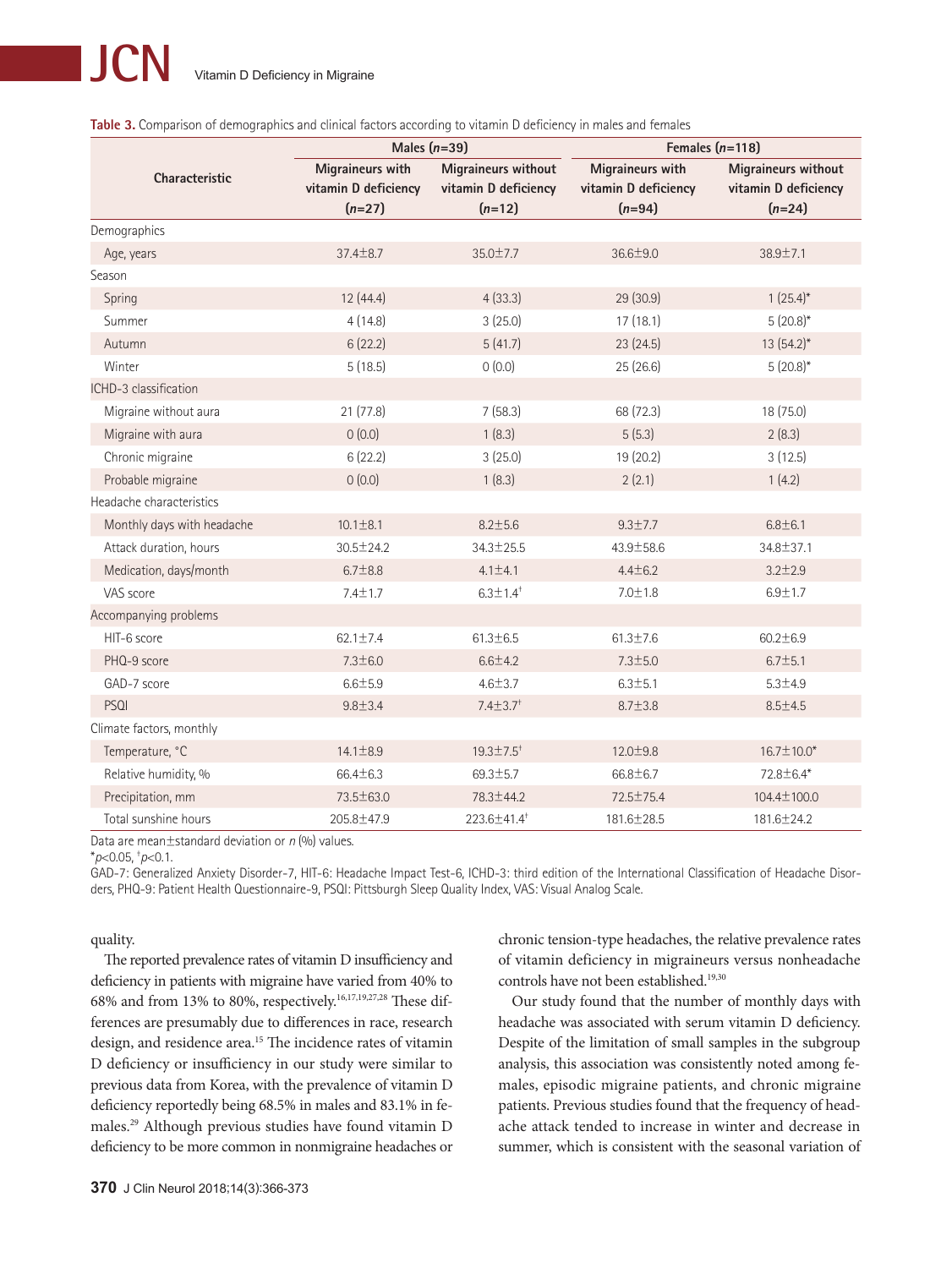| <b>Migraineurs without</b>                                                                                      |  |
|-----------------------------------------------------------------------------------------------------------------|--|
| vitamin D deficiency                                                                                            |  |
|                                                                                                                 |  |
|                                                                                                                 |  |
|                                                                                                                 |  |
|                                                                                                                 |  |
|                                                                                                                 |  |
|                                                                                                                 |  |
|                                                                                                                 |  |
|                                                                                                                 |  |
|                                                                                                                 |  |
|                                                                                                                 |  |
|                                                                                                                 |  |
|                                                                                                                 |  |
|                                                                                                                 |  |
|                                                                                                                 |  |
|                                                                                                                 |  |
|                                                                                                                 |  |
|                                                                                                                 |  |
|                                                                                                                 |  |
|                                                                                                                 |  |
|                                                                                                                 |  |
|                                                                                                                 |  |
|                                                                                                                 |  |
|                                                                                                                 |  |
| $13.3 \pm 4.0^+$<br>40.5±51.3<br>59.5 ± 10.6<br>$16.0 \pm 11.7$<br>$71.0 \pm 8.6^+$<br>97.6±113.0<br>205.2±32.4 |  |

**Table 4.** Comparison of demographics and clinical factors according to vitamin D deficiency in episodic migraine and chronic migraine

Data are mean±standard deviation or *n* (%) values.

\**p*<0.05, † *p*<0.1.

GAD-7: Generalized Anxiety Disorder-7, HIT-6: Headache Impact Test-6, ICHD-3: third edition of the International Classification of Headache Disorders, PHQ-9: Patient Health Questionnaire-9, PSQI: Pittsburgh Sleep Quality Index, VAS: Visual Analog Scale.

serum vitamin D levels.<sup>15</sup> Combination therapy with simvastatin and vitamin D was found to exert migraine-preventive effects in a previous randomized clinical trial,<sup>10</sup> but vitamin D had been prescribed for its anti-inflammatory effect against cytokines or the alleviation of muscle pain.<sup>11</sup> Furthermore, there are few reports on the association of vitamin D and headache frequency in females and chronic migraine patients, and so our study provides new information on this research topic.

The severity of migraine was found to not be related to vitamin D level among migraineurs in middle East Asian countries.16 Studies have also shown no significant relationship between serum vitamin D and migraine severity.17 Our results are in line with these previous findings because the VAS scores did not differ with vitamin D deficiency. However, considering the effect of season, our study demonstrated that the HIT-6 score was negatively correlated with vitamin D level during summer/autumn only. It is possible that the effect of HIT-6 was not clear due to low individual differences in normal vitamin D concentrations during spring and winter.

The mechanisms underlying the associations of migraine and migraine frequency with vitamin D remain to be elucidated. However, a few hypotheses are as follows: First, the vitamin D receptors 1-hydroxylase (the enzyme responsible for the formation of the active form of vitamin D) and vitamin-D-binding protein are located in the brain. Vitamin D facilitates the differentiation of brain cells, regulates axonal growth, and regulates calcium signaling directly in the brain, modulates the production of brain-derived reactive oxygen species, and stimulates the production of neurotrophic factors. These roles of vitamin D elicit peripheral and central sensitization of neurons in the periosteum during bone swelling, resulting in headache.<sup>7,17</sup> Second, although this was not evaluated in our study, magnesium is the second-most-plentiful intracellular cation and an important component of bone mineralization that plays a crucial role in the synthesis and metabolism of vitamin D. Lower levels of vitamin D are generally associated with lower serum magnesium levels.<sup>31</sup> A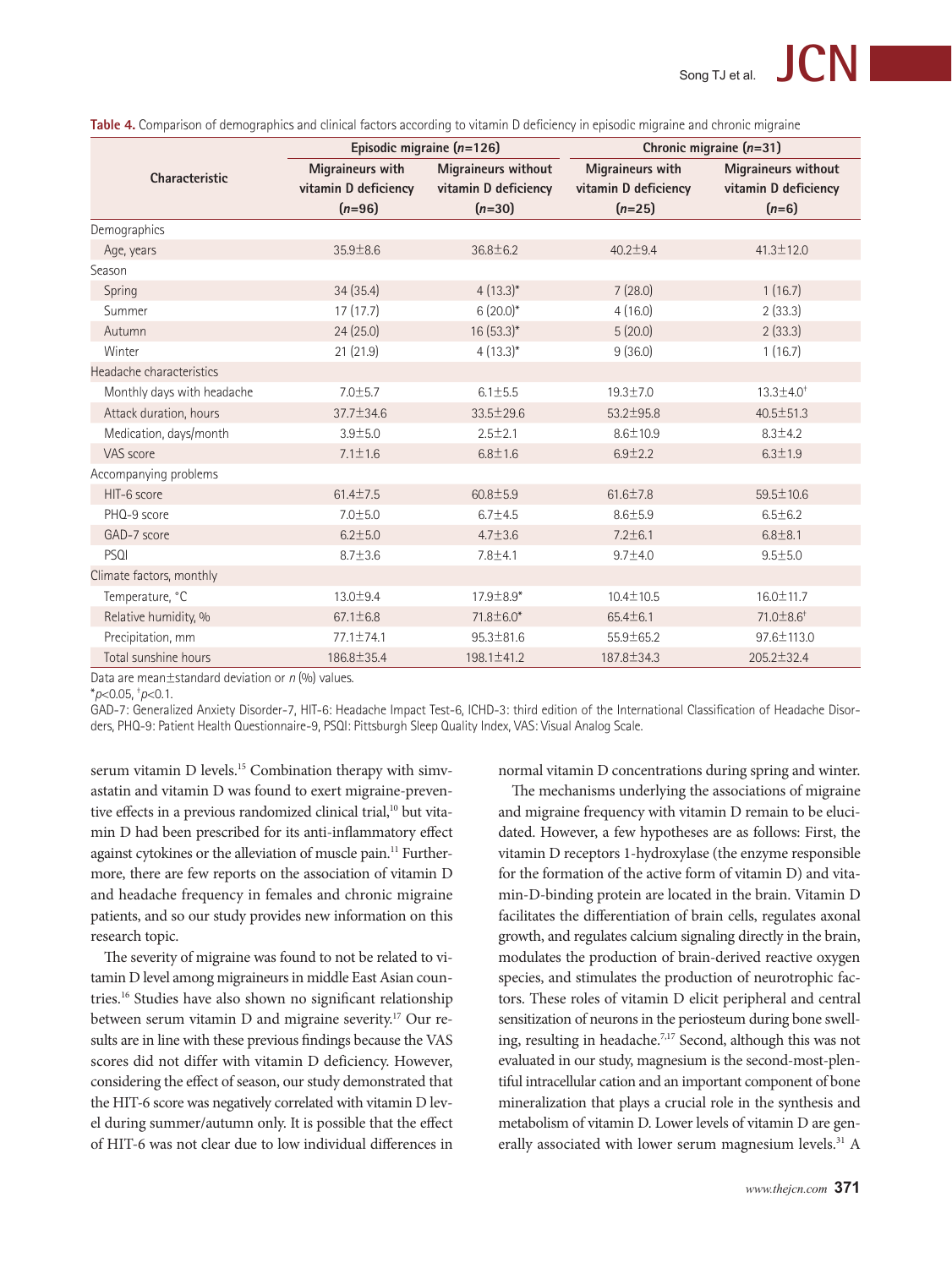# **JCN** Vitamin D Deficiency in Migraine

previous study found that the serum levels of magnesium were lower during migraine attacks than in healthy individuals.32 Third, neurological diseases such as depression and fibromyalgia, which are associated with vitamin D, are also closely related to migraine itself. It is therefore possible that our findings are attributed to accompanying health conditions.7,33

Our study had several limitations. First, a retrospective analysis was performed based on headache clinic data and a relatively small sample. Moreover, although the clinical features were similar in the included and excluded patients, the frequency of vitamin D deficiency in this study was limited to the entire population because of differences in the rates of chronic migraine. However, the purpose of this study was to determine the relationship between vitamin D deficiency and headache variables. Furthermore, the relationship between vitamin D deficiency and monthly days with headache was statistically significant in both episodic and chronic migraineurs. Second, the number of monthly days with headache was based on recall rather than being assessed using a headache diary. Third, vitamin D replacement by diet, medication, or fortification was not assessed.

Notwithstanding these limitations, our study has the following strengths. First, it was conducted in Asia at relatively high latitudes without prominent sun-seeking behaviors. The geographic and cultural characteristics provide novel insights into the association of vitamin D with migraine in an area with a high risk of vitamin D deficiency. Second, our study systematically considered depression, anxiety, and sleep quality, which are closely related to the characteristics of migraine. Third, our study made adjustments for seasonal variation and climate factors that influence serum vitamin D levels.

In conclusion, our study found that a larger number of monthly days with headache is related to vitamin D deficiency among migraineurs. The vitamin D level may also be associated with the occurrence or impact of headache among migraineurs. Future studies should attempt to confirm the causal relationship between vitamin D deficiency and migraine.

#### **Supplementary Materials**

The online-only Data Supplement is available with this article at https://doi.org/10.3988/jcn.2018.14.3.366.

#### Conflicts of Interest

The authors have no financial conflicts of interest.

#### Acknowledgements

This study was supported by Hallym University Research Fund (HURF-2016-54). This study was supported by a grant from Basic Science Research Program through the National Research Foundation of Korea (NRF) funded by the Ministry of Education (2015R1D1A1A01057934). No other financial relationships relevant to this publication were disclosed.

#### **REFERENCES**

- 1. Atherton K, Berry DJ, Parsons T, Macfarlane GJ, Power C, Hypponen E. Vitamin D and chronic widespread pain in a white middle-aged British population: evidence from a cross-sectional population survey. *Ann Rheum Dis* 2009;68:817-822.
- 2. Parker GB, Brotchie H, Graham RK. Vitamin D and depression. *J Affect Disord* 2017;208:56-61.
- 3. Milaneschi Y, Hoogendijk W, Lips P, Heijboer AC, Schoevers R, van Hemert AM, et al. The association between low vitamin D and depressive disorders. *Mol Psychiatry* 2014;19:444-451.
- 4. Littlejohns TJ, Henley WE, Lang IA, Annweiler C, Beauchet O, Chaves PH, et al. Vitamin D and the risk of dementia and Alzheimer disease. *Neurology* 2014;83:920-928.
- 5. Munger KL, Hongell K, Åivo J, Soilu-Hänninen M, Surcel HM, Ascherio A. 25-hydroxyvitamin D deficiency and risk of MS among women in the Finnish Maternity Cohort. *Neurology* 2017;89:1578- 1583.
- 6. Holick MF. The vitamin D deficiency pandemic: approaches for diagnosis, treatment and prevention. *Rev Endocr Metab Disord* 2017;18: 153-165.
- 7. Eyles DW, Burne TH, McGrath JJ. Vitamin D, effects on brain development, adult brain function and the links between low levels of vitamin D and neuropsychiatric disease. *Front Neuroendocrinol* 2013; 34:47-64.
- 8. Garcion E, Nataf S, Berod A, Darcy F, Brachet P. 1,25-dihydroxyvitamin D3 inhibits the expression of inducible nitric oxide synthase in rat central nervous system during experimental allergic encephalomyelitis. *Brain Res Mol Brain Res* 1997;45:255-267.
- 9. Thys-Jacobs S. Vitamin D and calcium in menstrual migraine. *Headache* 1994;34:544-546.
- 10. Buettner C, Nir RR, Bertisch SM, Bernstein C, Schain A, Mittleman MA, et al. Simvastatin and vitamin D for migraine prevention: a randomized, controlled trial. *Ann Neurol* 2015;78:970-981.
- 11. Buettner C, Burstein R. Association of statin use and risk for severe headache or migraine by serum vitamin D status: a cross-sectional population-based study. *Cephalalgia* 2015;35:757-766.
- 12. Wang TJ, Zhang F, Richards JB, Kestenbaum B, van Meurs JB, Berry D, et al. Common genetic determinants of vitamin D insufficiency: a genome-wide association study. *Lancet* 2010;376:180-188.
- 13. Sato K, Hayashino Y, Yamazaki S, Takegami M, Ono R, Otani K, et al. Headache prevalence and long working hours: the role of physical inactivity. *Public Health* 2012;126:587-593.
- 14. Varkey E, Hagen K, Zwart JA, Linde M. Physical activity and headache: results from the Nord-Trondelag Health Study (HUNT). *Cephalalgia* 2008;28:1292-1297.
- 15. Prakash S, Mehta NC, Dabhi AS, Lakhani O, Khilari M, Shah ND. The prevalence of headache may be related with the latitude: a possible role of Vitamin D insufficiency? *J Headache Pain* 2010;11:301-307.
- 16. Zandifar A, Masjedi SS, Banihashemi M, Asgari F, Manouchehri N, Ebrahimi H, et al. Vitamin D status in migraine patients: a case-control study. *Biomed Res Int* 2014;2014:514782.
- 17. Mottaghi T, Khorvash F, Askari G, Maracy MR, Ghiasvand R, Maghsoudi Z, et al. The relationship between serum levels of vitamin D and migraine. *J Res Med Sci* 2013;18(Suppl 1):S66-S70.
- 18. Lippi G, Cervellin G, Mattiuzzi C. No evidence for an association of vitamin D deficiency and migraine: a systematic review of the literature. *Biomed Res Int* 2014;2014:827635.
- 19. Kjaergaard M, Eggen AE, Mathiesen EB, Jorde R. Association between headache and serum 25-hydroxyvitamin D: the Tromsø Study: Tromsø 6. *Headache* 2012;52:1499-1505.
- 20. No authors listed. Headache Classification Committee of the International Headache Society (IHS) The International Classification of Headache Disorders, 3rd edition. *Cephalalgia* 2018;38:1-211.
- 21. Chu MK, Im HJ, Ju YS, Yu KH, Ma HI, Lee BC. [Validity and reliabil-